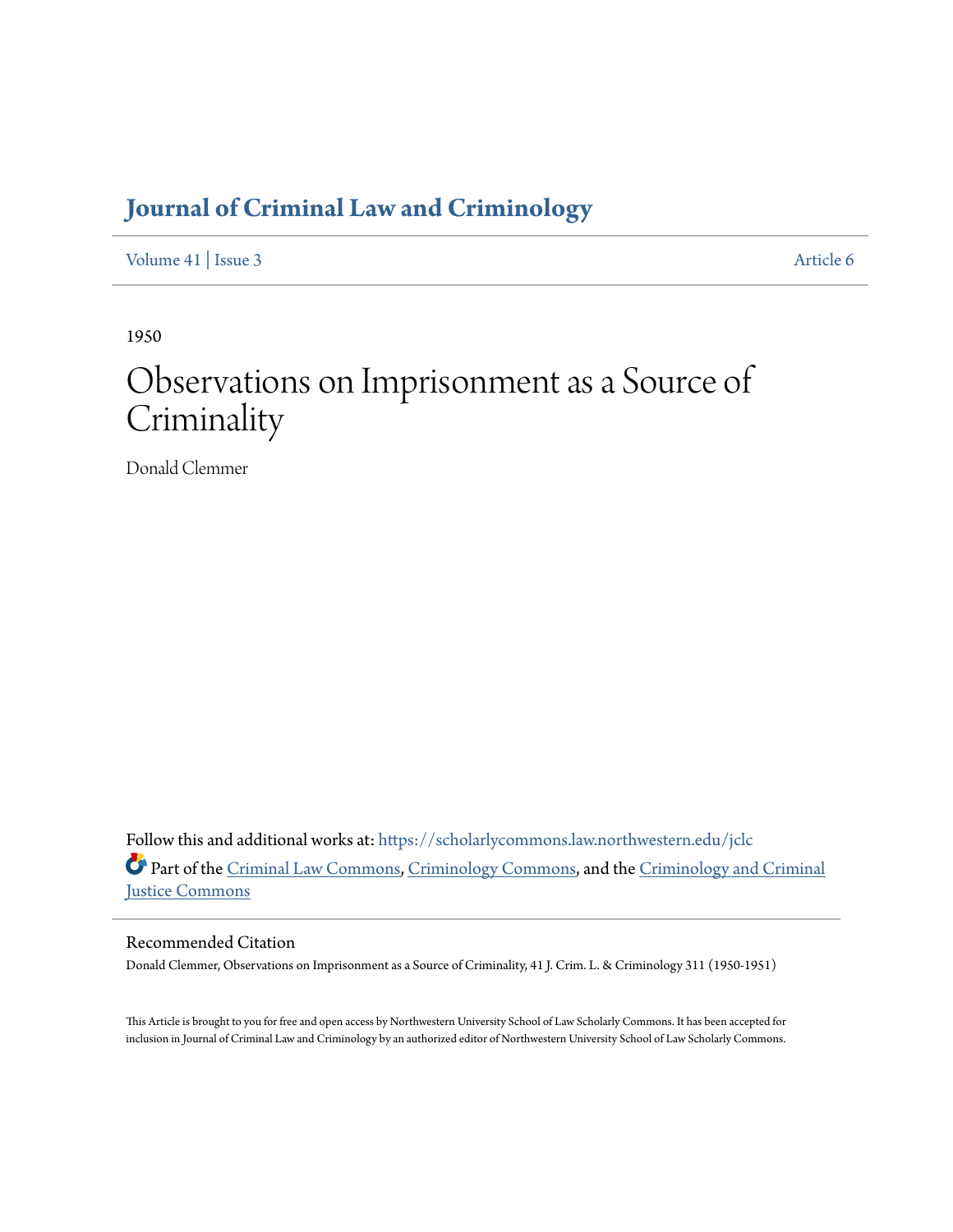### **OBSERVATIONS ON IMPRISONMENT AS A SOURCE OF CRIMINALITY**

#### **Donald Clemmer**

The following is one of several contributions from the United States to the pro-gram of the World Congress of Criminology in Paris, September **10** to **18, 1950.** The author is Director of the Department of Corrections of the District of Columbia. During **1932** to 1941 he was Senior Sociologist in the Illinois Division of Criminology. He was Personnel Director for the Republic Drill and Tool Co. from 1941 to 1944, and Associate Warden of the Federal Penitentiary in Atlanta from that time until he assumed his present office.-EDITOR.

The rise of humanitarianism during the last two centuries has had its influence on penal practices in noticeable ways. Earlier societies employed corporal punishment strictly as personal retribution and with deterrence as only a vague and secondary purpose.' The development of imprisonment as a form of penalty for violation of laws is, in the historical sense, rather new. As humanitarianism has in minute and almost indescribable ways edged slowly into all human relations, so also has it influenced penal programs. The doctrine of humanitarianism has, for example, added a new concept to penal practice within fairly recent times—the concept of rehabilitation. This doctrine or trend has also recognized the youthful offender as a "juvenile," and it has been instrumental through modification of criminal codes, in reducing the single and absolute responsibility towards the offender. There have been many exceptions according to locality, and the humanitarian influence has been jagged in its slow, upward climb.

It is important to recall the historical newness of imprisonment as a penal method, and it is especially important to recognize that rehabilitation as a serious purpose has only a few decades of experience behind it. These views are needed for perspective as we lay bare in a descriptive way the manner in which American prisons contribute in some degree to the criminality of those they hold.

No scientific evidence exists to show in what precise manner or to what degree the influences of the prison culture moulds the lives of those subjected to its culture. There can only be observations and rather crude deductions from those observations. Reference is indicated here, of course, to the well-understood condition that the tools of research for understanding in a scientific way how a human being comes to be exactly what he is, are limited. Human nature is too complicated a phenomena to disect and analyze, and locate with certainty the precise set of causes of any particular human reaction. There are too many and

**<sup>1.</sup> THORSTEN SELLIN,** *The Historical Background of Our Prisons.* **157 Annals, 1931.**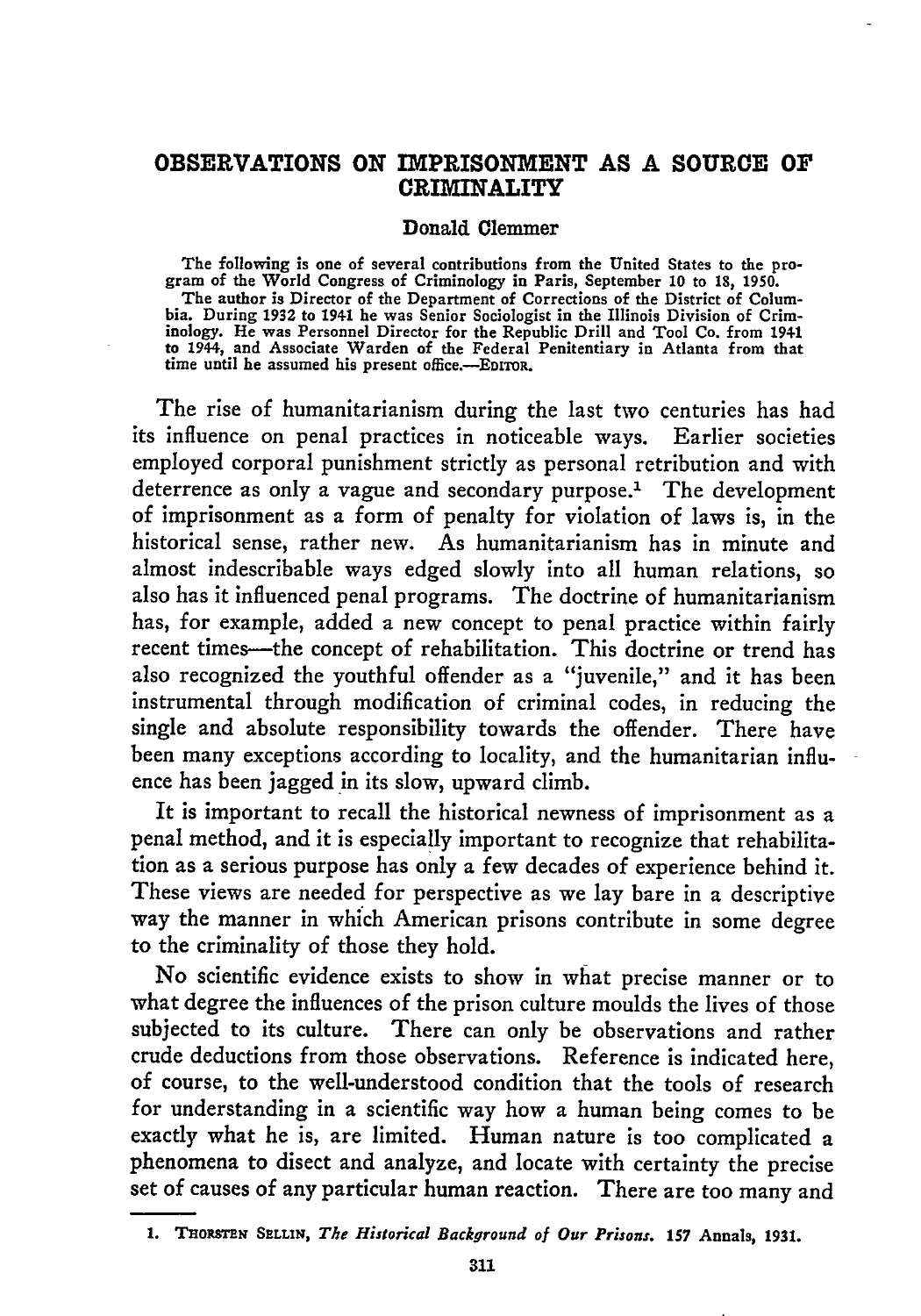*DONALD CLEMMER* 

too complicated individual differences among people. Neither the psychiatrist nor the sociologist, in contrast to the chemist or mathematician, can claim full, logical understanding of casual factors. While it is a common-place to stress this view, it is pertinent as we attempt to survey in what manner imprisonment affects the personalities it holds.

# WHAT HAPPENS AFTER RELEASE?

We do have certain fundamental information as to what happens to men after they are released from prison. We know, for example, that in the United States varying numbers, between 40 and **80** percent, are returned to prisons for additional offenses.<sup>2</sup> We know precisely that 83 per cent of the inmates admitted to the Jail in Washington, D. C. in the fiscal year 1949 had some type of prior criminal record.3 Of the 19,980 admitted in the year mentioned, 46 percent had a prior felony record, and the balance a misdemeanor record only. In one of the revealing studies having reference to imprisonment it was found that four-fifths of the inmates of a reformatory in Massachusetts turned out to be failures so far as post-parole criminality was concerned, when the cases were followed up for a period of five to fifteen years following their release from the institution.4 This study **by** the Gluecks though now quite common knowledge created, when it was published, great concern because it revealed that annual reports of penal administrators dealing with imprisonment had not distinctly showed what happened to ex-inmates after release from institutions.

Statistics currently being cited in America **by** parole authorities indicate the country over that between **10** and 20 percent of inmates placed on parole, violate it. These figures are accurate so far as they go, in that the calculations are made according to the length of time an individual is on parole. Thus, if a man is released from prison and has nine months to serve on parole, he is tallied as making a successful parole if he completes the nine months, even though the next month, he commits a new crime. It requires studies such as those made **by** the Gluecks to reveal the real facts. Such facts are also known to observant penal officials through their experience.

In the Federal parole system covering some 25 penal and correctional institutions, warrants for arrest have been issued for violations of

<sup>2.</sup> From a critical analysis of annual reports of penal administrators of many American states.

**<sup>3.</sup> ANNUAL REPORT, DEPARTMENT OF CORRECTION, D. C.,** Sept. **1,** 1949. **4. SHELDON AND ELEANOR GLUECK, FIVE HUNDRED CRIMINAL CAREERS, Alfred A. Knopf, New York (1939).**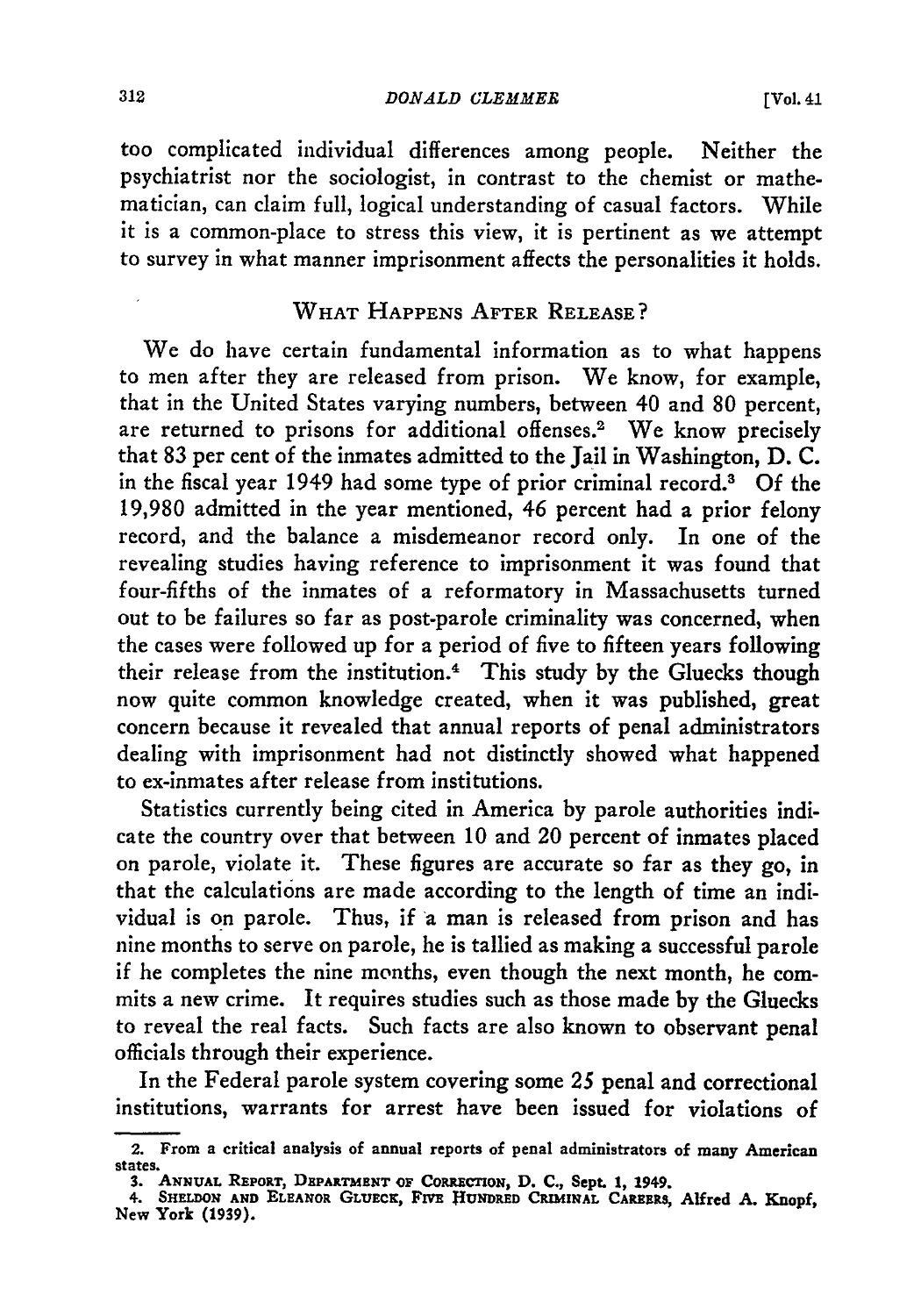regular parole,.as follows, over the last several years, by percentage of all those placed on regular parole: 1941, 7.7 percent; 1942, 9.8 percent; 1943, 6.7 percent; 1944, 10.8 percent; 1945, 13.6 percent; 1946, 10.0 percent; 1947, 13.1 percent; 1948, 19.2 percent.5 These figures are cited to indicate that even in what is probably the most progressive prison system the world has ever known, almost one-fifth of men paroled in a recent year-men who are ordinarily considered the "good risks"violated their parole.

# PRISON CULTURE MAY PLAY A PART IN THESE RESULTS

It is unnecessary to belabor the point further, that the inmates flocking out from American penal and correctional institutions, go forth in tragic numbers to engage in crime again. Though no tangible facts are now presented, the later crimes of those who have been in prison are frequently more sophisticated or heinous than the offenses for which they were first committed. Just what part the prison itself plays in what appears to be this advance in criminality is not known. Certain basic conditions of the prison culture are understood, however, and it is reasonable to presume that the culture of a prison influences the people participating in it, in the same way as culture anywhere plays a part in shaping the lives of men.

It is not possible to characterize the culture of a prison community in specific detail here. Some of its characteristics are easily discernible, such as the recognition that it is a community of persons of one sex, that those held in it have been stigmatized by the broad society because of law violation, and that the persons who make it up hold, or have held, attitudes which are predatory or sexually unconventional or assaultive in nature. We know further that the prison usually concentrates these people in a restricted area, without privacy of any real kind, and that they mingle and interact in personal ways. This writer, after struggling through 300 tedious pages attempting to depict the prison culture, attempted even more futilely, to summarize it in a few brief paragraphs.

The social world of an average prison was characterized thus. The prisoners world is a confused world, he said. It is dominated and it submits. Its own community is without a well-established social structure. Recognized values produce a myriad of conflicting attitudes. There are no definite communal objectives. There is no consensus for a common goal. The inmates' conflict with officialdom and opposition

**<sup>5.</sup> ANNUAL REPORT, FEDERAL BUREAU OF PRISONS** (1948), **p. 59.**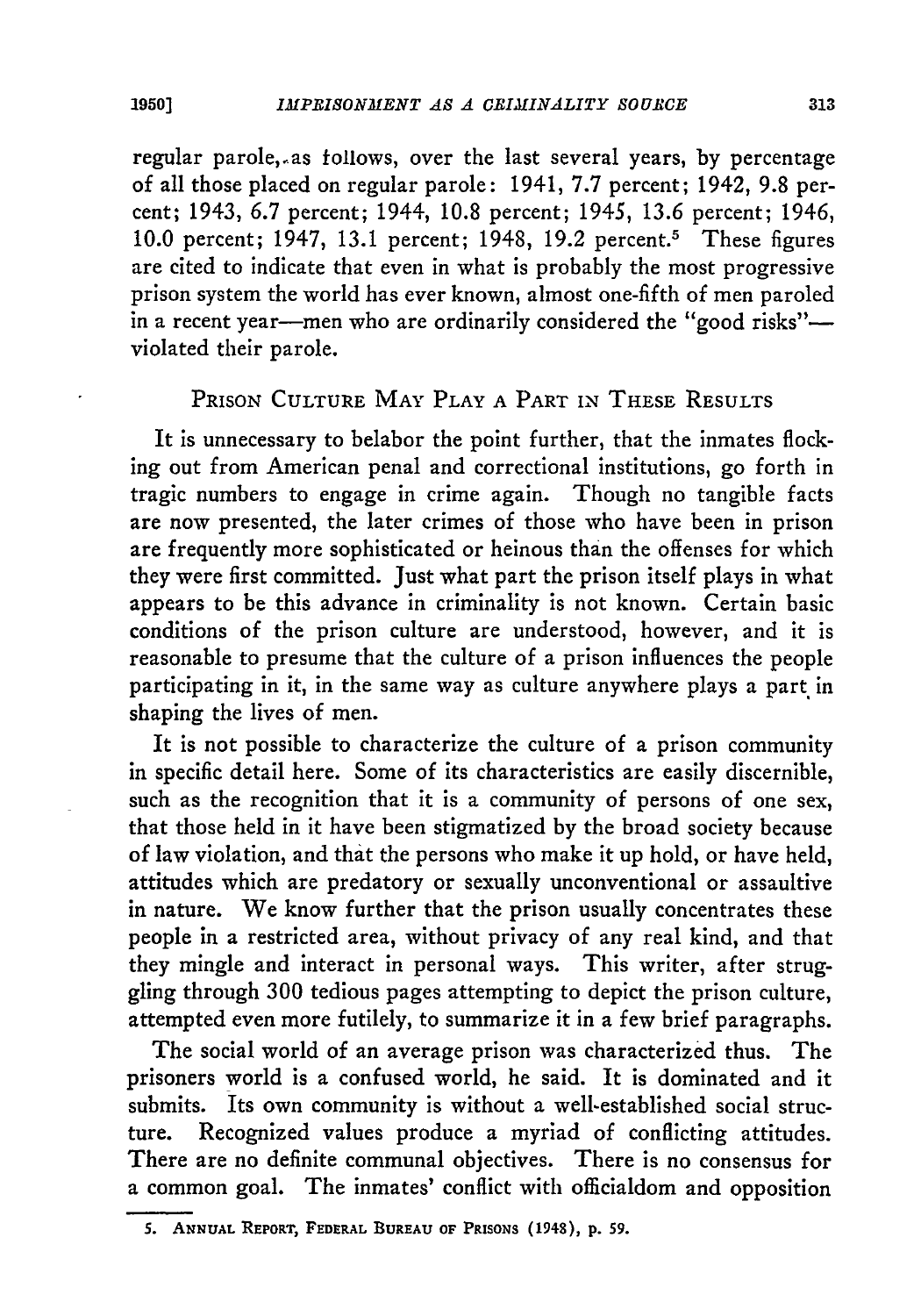toward society is only slightly greater in degree than conflict and opposition among themselves. Trickery and dishonesty overshadow sympathy and cooperation. Such cooperation as exists is largely symbiotic in nature. Social controls are only partially effective. It is a world of individuals whose daily relationships are impersonalized. It is a world of "I," "me," and "mine," rather than "ours," "theirs," and "his." Its people are thwarted, unhappy, yearning, resigned, bitter, hating, revengeful. Its people are improvident, inefficient, and socially illiterate. The prison world is a graceless world. There is filth, stink and drabness; there is monotony and stupor. There is disinterest in work. There is desire for love and hunger for sex. There is pain in punishment. Except for the few, there is bewilderment. No one knows the dogmas and codes notwithstanding, exactly what is important.<sup>6</sup>

It is not surprising, if the foregoing evaluation is even reasonably accurate, that men or women in durance vile are influenced by the culture in which they find themselves and which, by their basic personality traits, they help to make. Prisons and prisoners are what they are because of what they have been in the past, and because of the mood and temper of society concerning them. Institutions could be so organized as to be less deliterious, it is believed, but society is not ready for this step. Modern and progressive penological methods have done much in recent years to alter and counteract the harmful influences which are inherent in them. Certain paradoxes, society-wise, are apparent, however.

. . . Even our modern prison system is proceeding on a rather undertain course because its administration is necessarily a series of compromises. On the one hand, prisons are expected to punish; on the other, they are supposed to reform. They are expected to discipline rigorously at the same time that they teach self-reliance. They are built to be operated like vast impersonal machines, yet they are expected to fit men to live normal community lives. They operate in accordance with a fixed autocratic routine, yet they are expected to develop individual initiative. **All** to frequently restrictive laws force prisoners into idleness despite the fact that one of their primary objectives is to teach men how to earn an honest living. They refuse the prisoner a voice in self-government, but they expect him to become a thinking citizen in a democratic society. To some, prisons are nothing but "country clubs" catering to the whims and fancies of the inmates. To others the prison atmosphere seems charged only with bitterness, rancor and an all-pervading sense of defeat. And so the whole paradoxical scheme continues, because our ideas and views regarding the function of correctional institutions in our society are confused, fuzzy, and nebulous.7

Director James V. Bennett in this statement has put the problem well. The confusion of the free community ramifies to the prison or correc-

**<sup>6.</sup> DONALD CLEMMER, THE** PRIsON **COMMUNITy, The Christopher Publishing Co., Boston** (1940), **pp. 297-298. 7.** *Op.* **cit., ANNUAL REPoRT, FEDEPAL BUREAU or PRisoNs, p. 3.**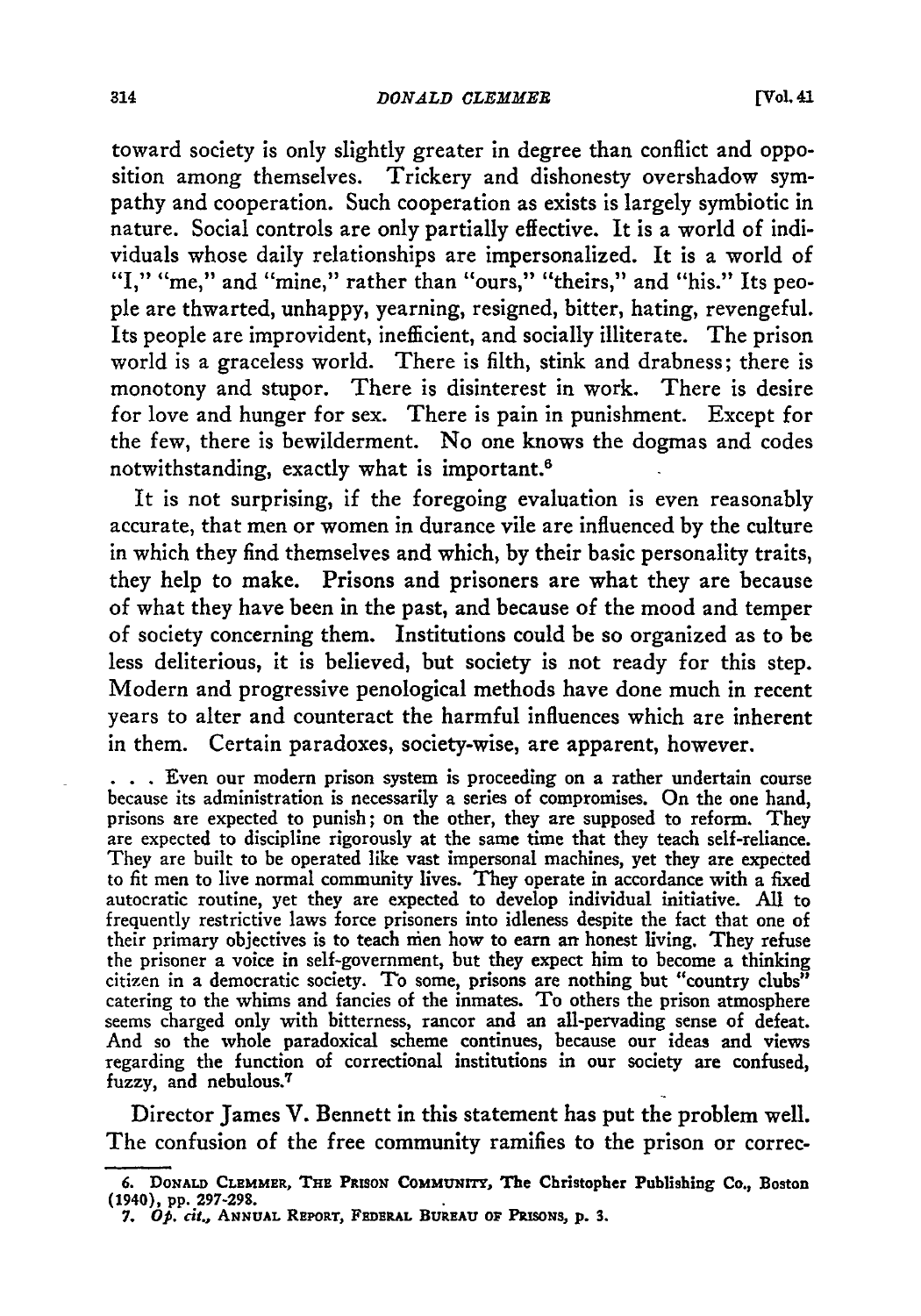tional institutions. None-the-less, important progressive measures have been taken.8 Yet in the prisons of America, in spite of classification, vocational and social education, psychiatric service and all the other efforts to treat inmates, prisons continue to "breed crime," to use a moralistic phrase.

The manner and way in which the prison culture is absorbed **by** some of its people can be thought of as a process of "prisonization." Prisonization is here regarded as similar to the sociological concept of assimilation. When a person or group of ingress penetrates and fuses with another group, assimilation may be said to have taken place. Assimilation implies that a process of acculteration occurs in one group whose members were originally quite different from those of the group with whom they mix. It implies that the assimilated come to share the sentiments, memories and traditions of the static group. It is evident, of course, that men who come to prison are not greatly different from the ones already there, so far as broad cultural influences are concerned. There are, however, differences in mores, custom folkways and group behavior patterns. As these are encountered, and when absorbed, some aspects of acculteration or prisonization are occurring.

Every man who enters the penitentiary undergoes prisonization to some extent. The first and most obvious integrative step concerns his status. He becomes at once an anonymous figure in a subordinate group. A number replaces a name. He wears the clothes of the other members of the subordinate group. He is questioned and admonished. He soon learns that the warden is all-powerful. He soon learns the ranks, titles and authority of various officials. Even though a new man may hold himself aloof from other inmates and remain a solitary figure, he finds himself within a few months referring to or thinking of keepers as "screws," the physician as the "croaker" and using the local nicknames to designate persons. He follows the examples already set in wearing his cap. He learns to eat in haste and in obtaining food he imitates the tricks of those near him.

After the new arrival recovers from the effects of the swallowing-up process, he assigns a new meaning to conditions he had previously taken for granted. The fact that food, shelter, clothing, and a work activity had been given him originally made no especial impression. It is only after some weeks or months that there comes to him a new inter-

<sup>8.</sup> See BRANHAM AND KUTASH, ENCYCLOPEDIA OF CRIMINOLOGY, The Philosophical Library, **New York (1949).**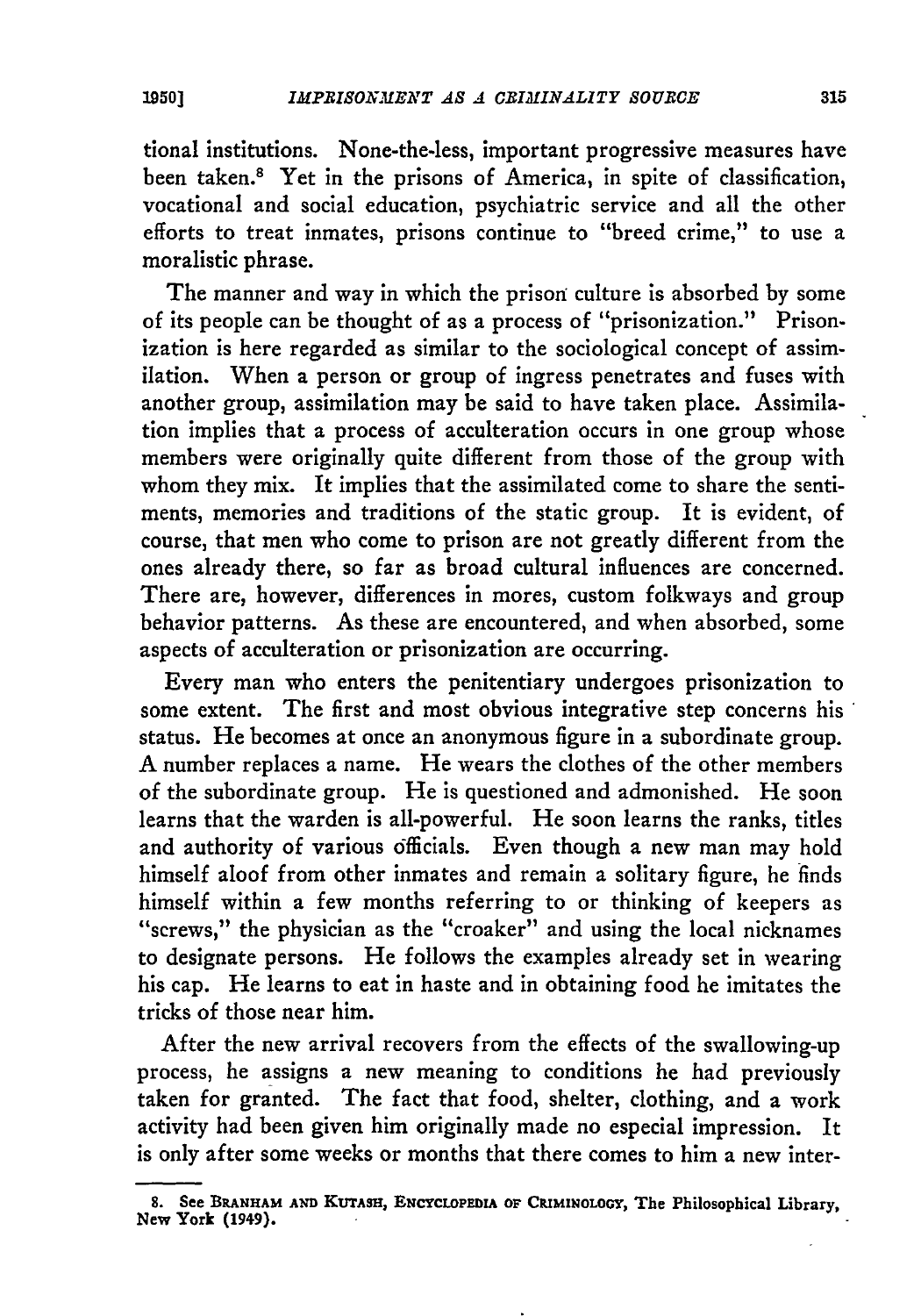pretation of these necessities of life. This new conception results from mingling with other men and it places emphasis on the fact that the environment *should* administer to him. Supplemental to it is the almost universal desire on the part of the man, after a period of some months, to get a good job so, as he says, "I can do my time without any trouble and get out of here." A good job usually means a comfortable job of a more or less isolated kind in which conflicts with other men are not likely to develop. The desire for a comfortable job is not peculiar to the prison community, to be sure, but it seems to be a phase of prisonization.

In various other ways men new to prison slip into the existing patterns. They learn to gamble or learn new ways to gamble. Some, for the first time in their lives, take to abnormal sex behavior. Many of them learn to distrust and hate the officers, the parole board, and sometimes each other, and they become acquainted with the dogmas and mores existing in the community. But these changes do not occur in every man. However, every man is subject to certain influences which we may call the *universal factors of prisonization.*

Acceptance of an inferior role, accumulation of facts concerning the organization of the prison, the development of somewhat new habits of eating, dressing, working, sleeping, the adoption of local language, the recognition that nothing is owed to the environment for the supplying of needs, and the eventual desire for a good job are aspects of prisonization which are operative for all inmates. It is not these aspects, however, which concern us most but they are important because of their universality, especially among men who have served many years. That is, even if no other factor of the prison culture touches the personality of an inmate of many years residence, the influence of these universal factors are sufficient to make a man characteristic of the penal community and probably so disrupt his personality that a happy adjustment in any community becomes next to impossible. On the other hand, if inmates who are incarcerated for only short periods, such as a year or so, do not become integrated into the culture except in so far as these universal factors of prisonization are concerned, they do not seem to be so characteristic of the penal community and are able when released to take up a new mode of life without much difficulty.

The phases of prisonization which concern us most are the influences which breed or deepen criminality and anti-sociality and make the in-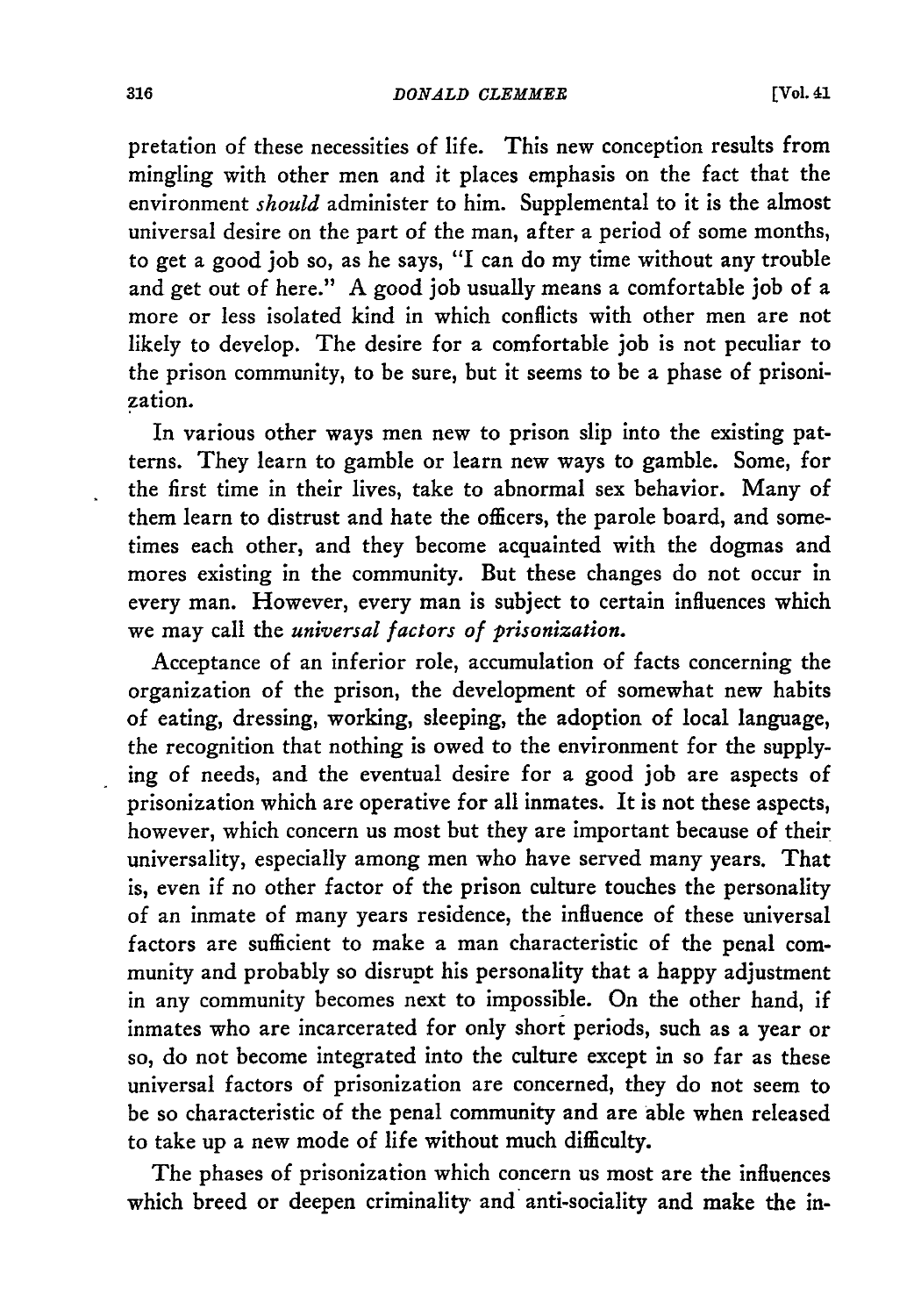mate characteristic of the criminalistic ideology in the prison community. As has been said, every man feels that the influences of what we have called the universal factors, but not every man becomes prisonized in and **by** other phases of the culture. Whether or not complete prisonization takes place depends first on the man himself, that is, his susceptibility to a culture which depends, we think, primarily on the type of relationships he had before imprisonment, i.e., his personality. **A** second determinant effecting complete prisonization refers to the kind and extent of relationships which an inmate has with persons outside the walls. **A** third determinant refers to whether or not a man becomes affiliated in prison primary or semi-primary groups and this is related to the two points already mentioned. Yet a fourth determinant depends simply on chance, a chance placement in work gang, cellhouse, and with cellmate. **A** fifth determinant pertains to whether or not a man accepts the dogmas or codes of the prison culture. Other determinants depend on age, criminality, nationality, race, regional conditioning, and every determinant is more or less interrelated with every other one.

## INFLUENCING FACTORS **IN** PRISONIZATION

With knowledge of these determinants we can hypothetically construct schemata of prisonization which may serve to illustrate its extremes. In the least or lowest degree of prisonization the following factors may be enumerated:

- 1. A short sentence, thus a brief subjection to the universal factors of prisonization.
- 2. A fairly stable personality made stable by an adequacy of positive and "socialized" relationships during pre-penal life.
- **3.** The continuance of positive relationships with persons outside the walls.
- 4. Refusal or inability to integrate into a prison primary group or semi-primary group, while yet maintaining a symbiotic balance in relations with other men.
- **5.** Refusal to accept blindly the dogmas and codes of the population, and a willingness, under certain situations, to aid officials, thus making for identification with the free community.
- 6. A chance placement with a cellmate and workmates who do not possess leadership qualities and who are also not completely integrated into the prison culture.
- 7. Refraining from abnormal sex behavior, and excessive gambling, and a ready willingness to engage seriously in work and recreative activities.

Other factors no doubt have an influencing force in obstructing the process of prisonization, but the seven points mentioned seem outstanding.

**1950]**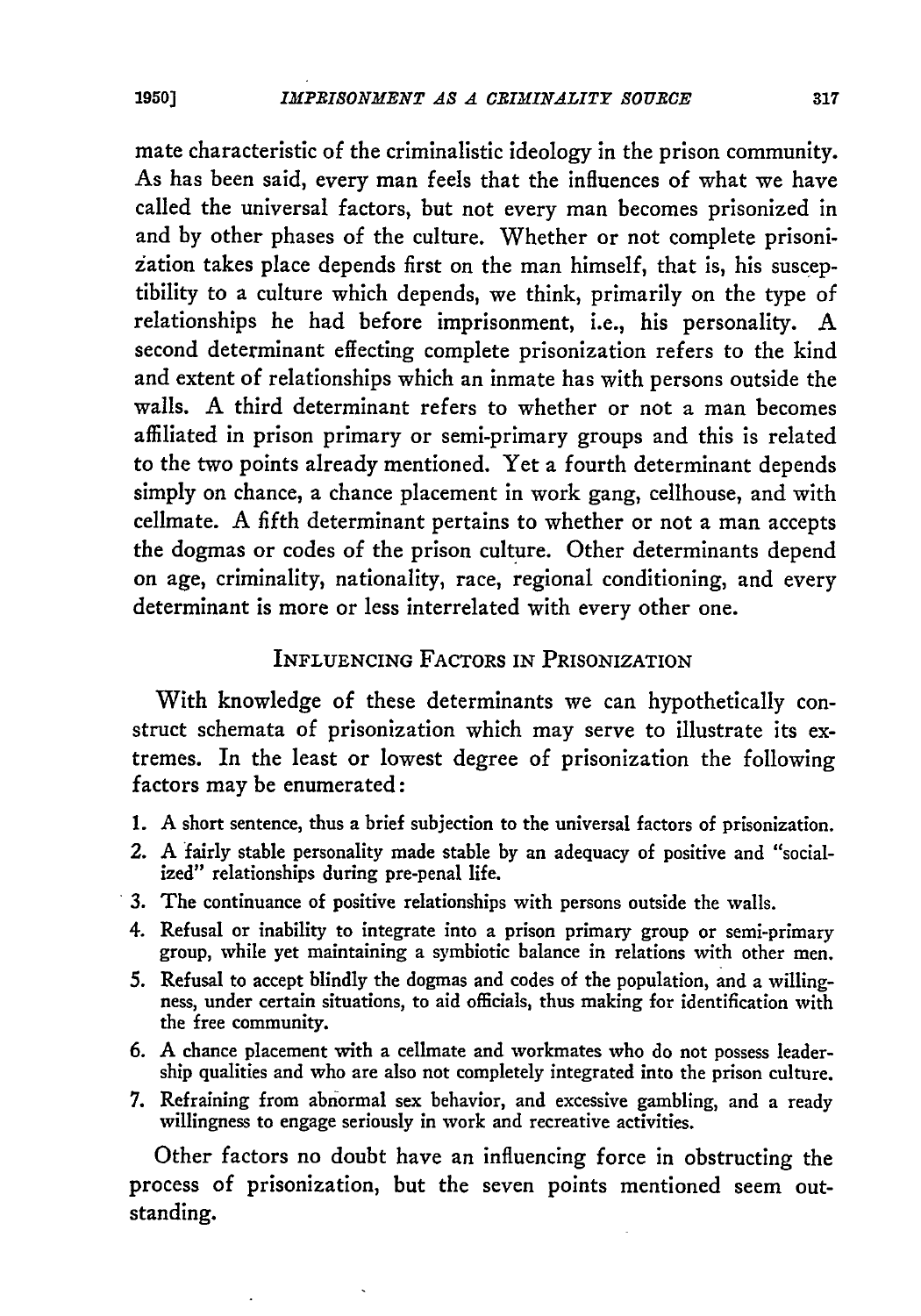In the highest or greatest degree of prisonization the following factors may be enumerated:

- **1. A** sentence of many years, thus a long subjection to the universal factors of prisonization.
- 2. A somewhat unstable personality made unstable by an inadequacy of "socialized" relations before commitment, but possessing, none-the-less, a capacity for strong convictions and a particular kind of loyalty.
- 3. **A** dearth of positive relations with persons outside the walls.
- 4. **A** readiness and a capacity for integration into a prison-primary group.
- 5. **A** blind, or almost blind, acceptance of the dogmas and mores of the primary group and the general penal population.
- 6. **A** chance placement with other persons of a similar orientation.
- 7. **A** readiness to participate in gambling and abnormal sex behavior.

We can see in these two extremes the degrees with which the prisonization process operates. No suggestion is intended that a high correlation exists between either extreme or prisonization and criminality. It is quite possible that the inmate who fails to integrate in the prison culture may be and may continue to be much more criminalistic than the inmate who becomes completely prisonized. The trends are probably otherwise, however, as our study of group life suggests. To determine prisonization, every case must be appraised for itself.9

Among inmates who are prisonized to the least degree, the agencies of reform existing in many American correctional institutions take hold, and it is these individuals who do not recidivate. That is, among the individuals who do not return again and again to prison, it is reasonable to presume that some force during their incarceration has acted as cause or partial cause to prevent recidivism. By case study methods it can be demonstrated that a trade learned in prison, or re-directed attitudes, or by surgical or psychiatric treatment, many inmates have been "cured," as it were, of their criminality. Others who do not recidivate, refrain from further crime simply because the one experience in prison has been so painful and unpleasant, that further desire or impetus towards crime is blocked.

Prisons do affect the people who live in them. They "breed crime," it appears, but they also retrain some few people and scare others. The culture of the prison with its unseen environment does these things through many of the same processes that operate in any social group. It is fundamentally a learning process.

**<sup>9.</sup> CLEMMEK,** *op.* **cit., pp. 299, 302. The concept of prisonization has been developed by intensive study of cases of** men during various stages **of incarceration.**